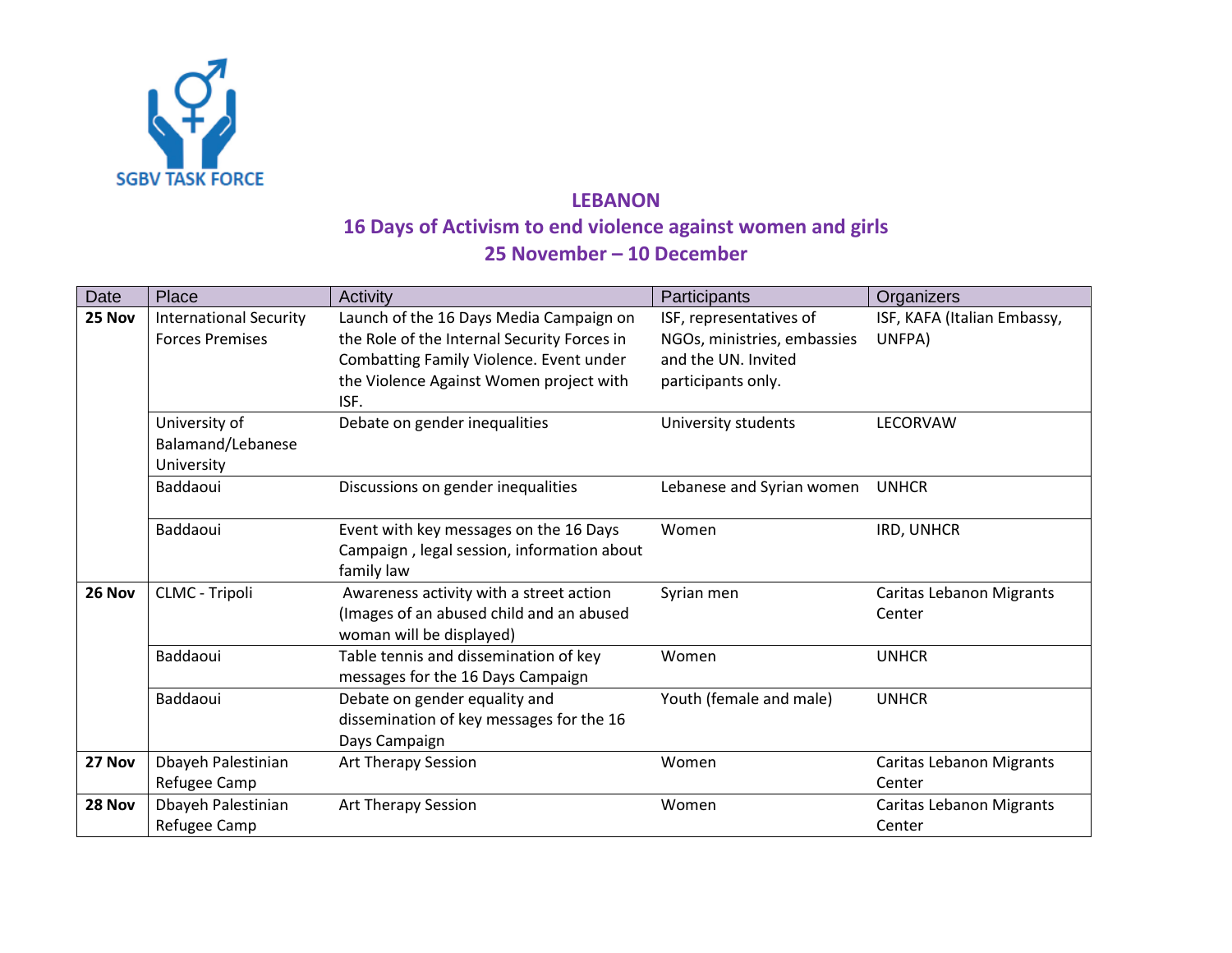

|        |                                               | Cinema/video show. Women share their<br>success stories.                                                                     | Women                               | LECORVAW, UNHCR                             |
|--------|-----------------------------------------------|------------------------------------------------------------------------------------------------------------------------------|-------------------------------------|---------------------------------------------|
| 29 Nov | <b>CLMC-Zahleh</b>                            | <b>Art Therapy Session</b>                                                                                                   | Children                            | <b>Caritas Lebanon Migrants</b><br>Center   |
|        | Anfeh ITS                                     | Dance show of refugees on GBV in their<br>communities, cultural Syrian and Lebanese<br>dance performances                    | Refugee community                   | DRC, UNHCR                                  |
| 30 Nov | <b>WRC Saida</b>                              | Open day with various activities, including<br>information about women rights and GBV.                                       | Women (Syrian, PRS and<br>Lebanese) | <b>DRC</b>                                  |
| 1 Dec  |                                               |                                                                                                                              |                                     |                                             |
| 2 Dec  | Minieh ITS                                    | Dance show of refugees on GBV in their<br>communities, cultural Syrian and Lebanese<br>dance performances                    | Refugee community                   | DRC, UNHCR                                  |
| 3 Dec  | CLMC - Tripoli                                | Movie discussion that treats violence issues                                                                                 | Syrian children                     | <b>Caritas Lebanon Migrants</b><br>Center   |
|        | <b>FOH</b>                                    | Basketball competition, self-advocacy<br>session, delivering of key messages for the<br>16 Days Campaign                     | People with disabilities            | DRC, UNHCR                                  |
|        | Women program<br>center- Ein El Helwe<br>Camp | Awareness session about GBV and activities<br>for expressions                                                                | Women                               | Women Programme Center /<br><b>DRC</b>      |
| 4 Dec  |                                               | Discussions on men's responsibility to end<br>violence against women, delivering of key<br>messages for the 16 Days Campaign | Refugee men                         | Ministry of Social Affairs,<br><b>UNHCR</b> |
| 5 Dec  | <b>Community Center-</b><br>Dekweneh:         | Group discussion on gender based violence                                                                                    | Syrian women                        |                                             |
|        | <b>CLMC-Tripoli</b>                           | <b>Art Therapy Session</b>                                                                                                   | Children                            | Caritas Lebanon Migrants<br>Center          |
|        | Saida -Maarouf Saad                           | Film about GBV + open discussion                                                                                             | Women (Syrian, PRS and              | Maarouf Saad Foundation /                   |